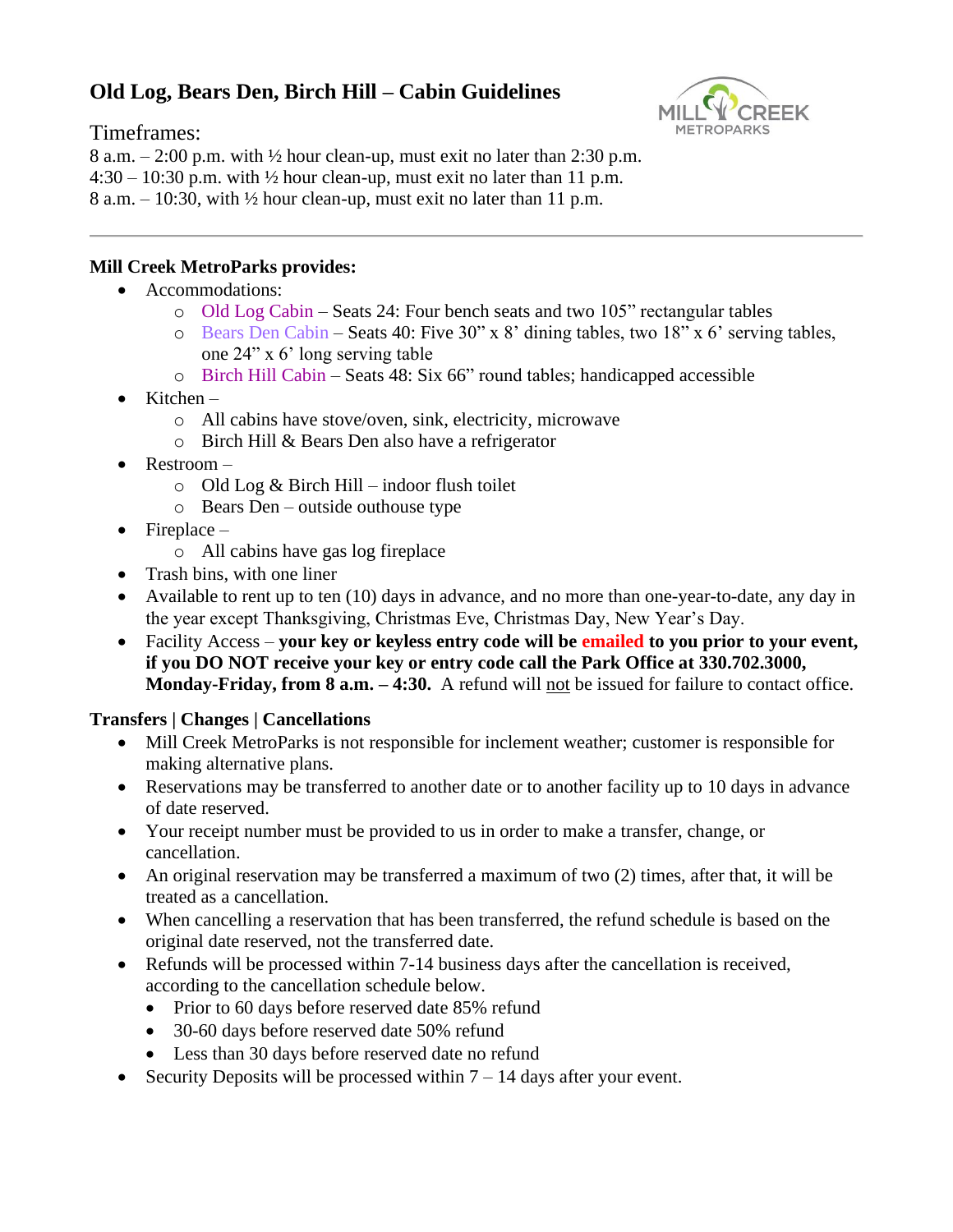## **SECURITY DEPOSIT - A refundable security deposit of \$100.00 is due at time of reservation is**

**made.** Please note that deposits are refundable provided that the Permit Holder (the individual or organization reserving the facility) leaves the facility in the same condition it was found and ensures all Reservation Rules and Regulations of the Park are followed. The permit holder agrees to be fully responsible for all damages, expenses, losses, including theft and loss caused by any person who attends, or provides goods and service connected with the use of the facility and surrounding areas and for time spent on excessive cleaning of the facility. (Beyond 2 hours) No partial deposit will be refunded. If your reservation is made via credit card, within 180 days of your event you will receive your refund back to the credit card used. If your reservation is made via cash/check or over 180 days in advance you will receive your refund via check. Checks will be issued in the name of the permit holder, mailed to the address on the contract within 7-14 days. We cannot hold cash or checks for the deposit.

### **SECURITY DEPOSIT GUIDELINES:**

- **The Reservation time frame is ONLY for the hours reserved as indicated above**. This includes time for preparing and setting up for the event, as well as cleaning up after the event. All Permit Holders and Guests must depart from the facility no later than the time indicated above.
- The Permit Holder must be in attendance at the above-mentioned event.
- The Permit Holder will be held financially responsible for any damage to the facility that occurs during the event that exceeds the amount of the deposit.
- The Permit Holder must ensure that the number of guests does not exceed the capacity of the facility. Exceeding the capacity is a violation of the fire code and will be enforced by the MetroParks Police Department. Permit Holders are not permitted to bring in additional tables/chairs.
- Reservations must be made by an adult at least 21 years of age and party must be adequately chaperoned during the entire event. There must be at least two (2) adult chaperones for every 25 children or teenagers in attendance.
- The Permit Holder shall oversee and monitor the behavior of all guests must ensure compliance with the Rules and Regulations of the Park District; examples of unacceptable behavior; rowdiness/unruly behavior, loud and excessive noise.
	- Ticket sales or admission fees, sale of food, beverage prohibited
	- Soliciting donations or collection of money for any purpose
	- Alcoholic beverages of any kind are not allowed in any open park space, including pavilions or entryways
	- Smoking is prohibited inside all MetroParks facilities
- Decorations shall not be affixed in a manner that will cause damage to the Facility. No decorations are permitted to be affixed to the walls. The Permit Holder shall be responsible for removing all decorations and other paraphernalia and the clearing of tables after the event. The use of confetti, nails, staples, tacks, water balloons, silly string, glitter, and tape with strong adhesion ability is not permitted.
- Candles must be in glass container
- No pets or animals permitted
- All trash/garbage must be placed in garbage cans or on-site dumpsters. Trash bags/debris must not be left out as raccoons can be a problem.
- Facility must be left as it was found. Check the entire facility for problems and report any problems immediately to Park Staff.
- Countertops, sinks, stoves, ovens, and refrigerators must be left clean
- All faucets, stove/oven, lights, fireplace, and fans must be turned off